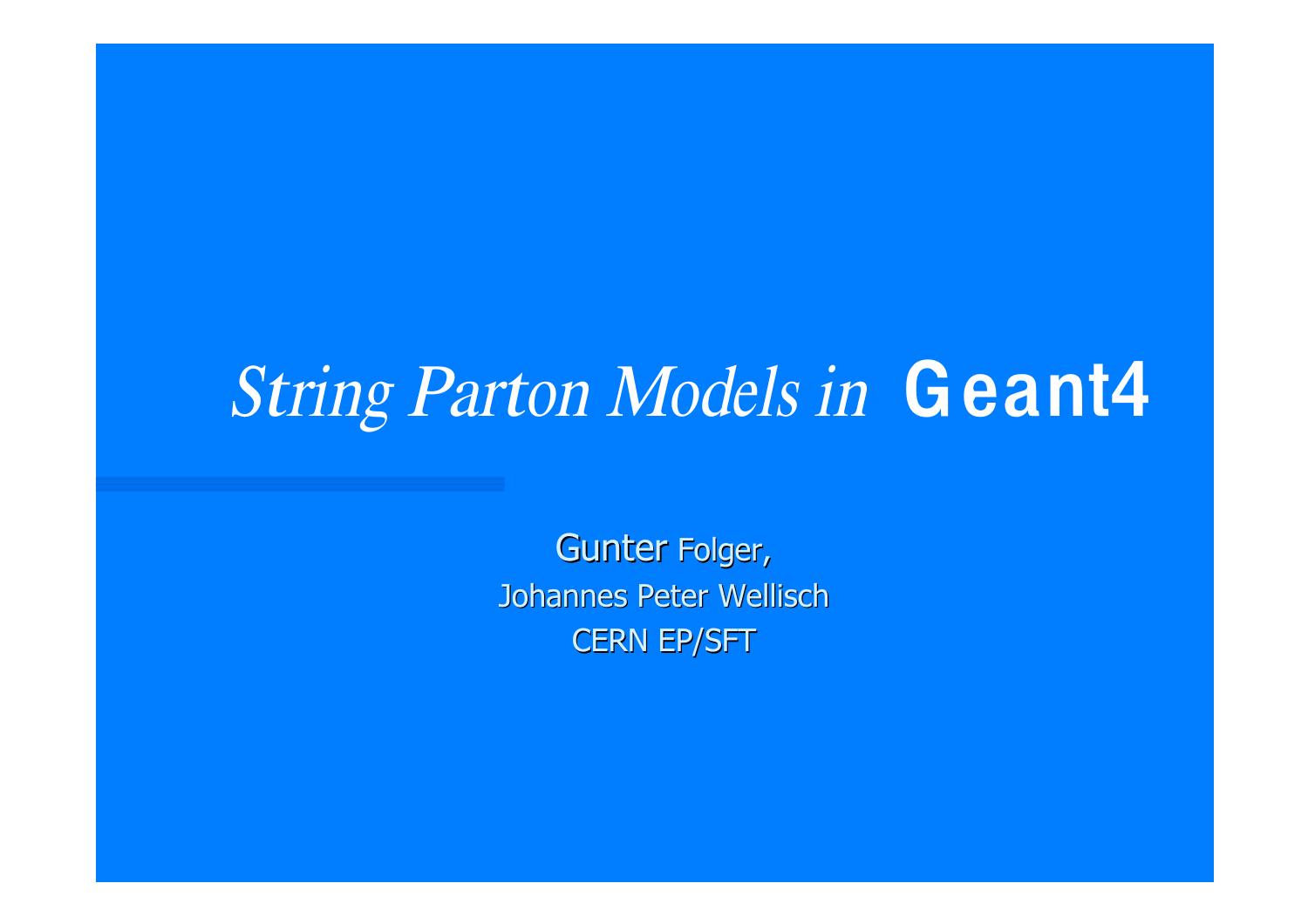## **String Parton Models**

- Models for inelastic interactions of primary hadrons with nuclei
- . for particles of high incident energies
- Models split into
	- String excitation
	- String fragmentation



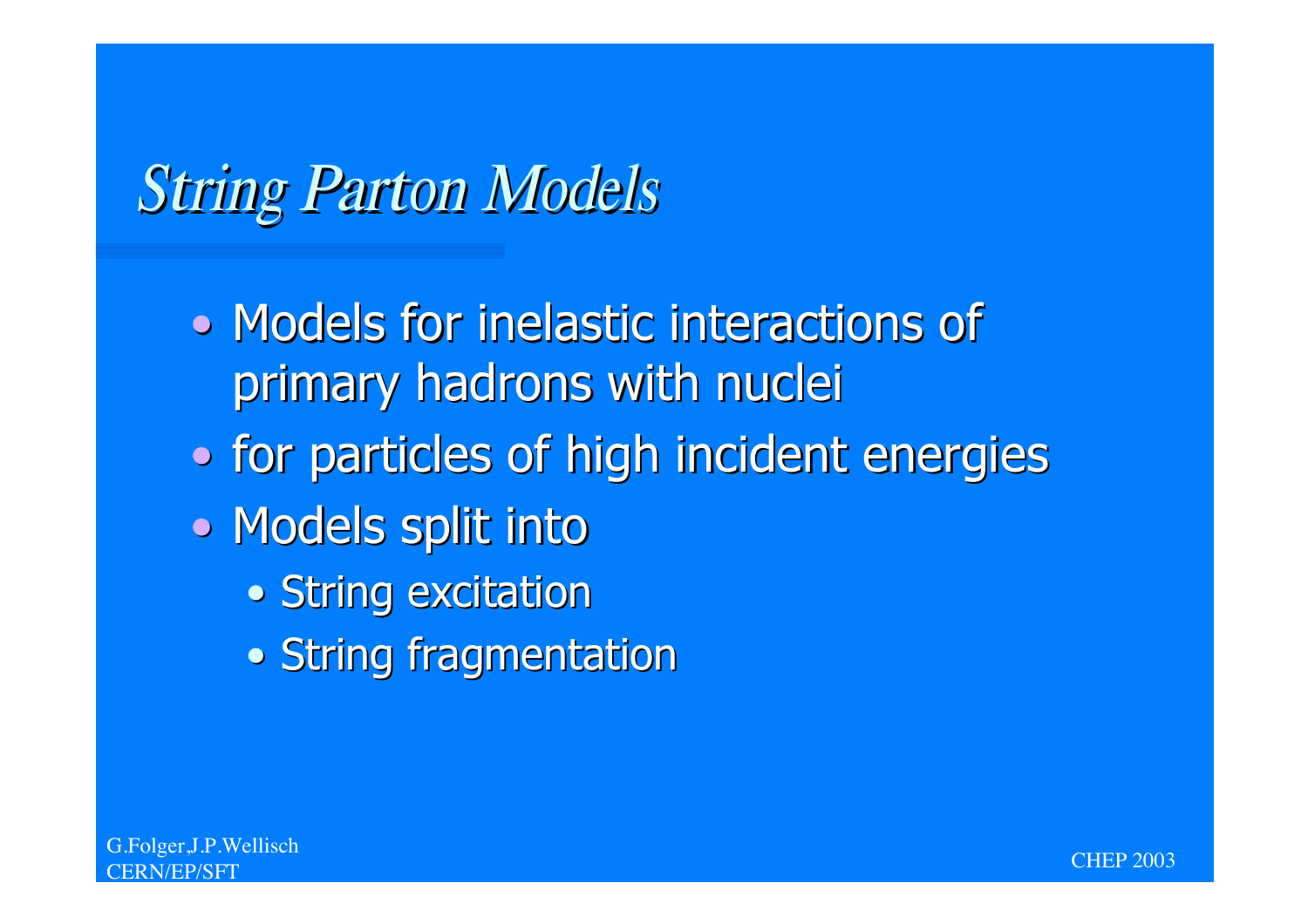## **String Parton Models**

- Two models for string excitation
	- FTFModel, a diffractive scattering model
	- . Quark Gluon String Model
- String fragmentation common, but
	- fragmentation function specific for string model
- Secondaries passed on to lower energy models
- Nucleus passed to models for fragmentation, deexcitation, ...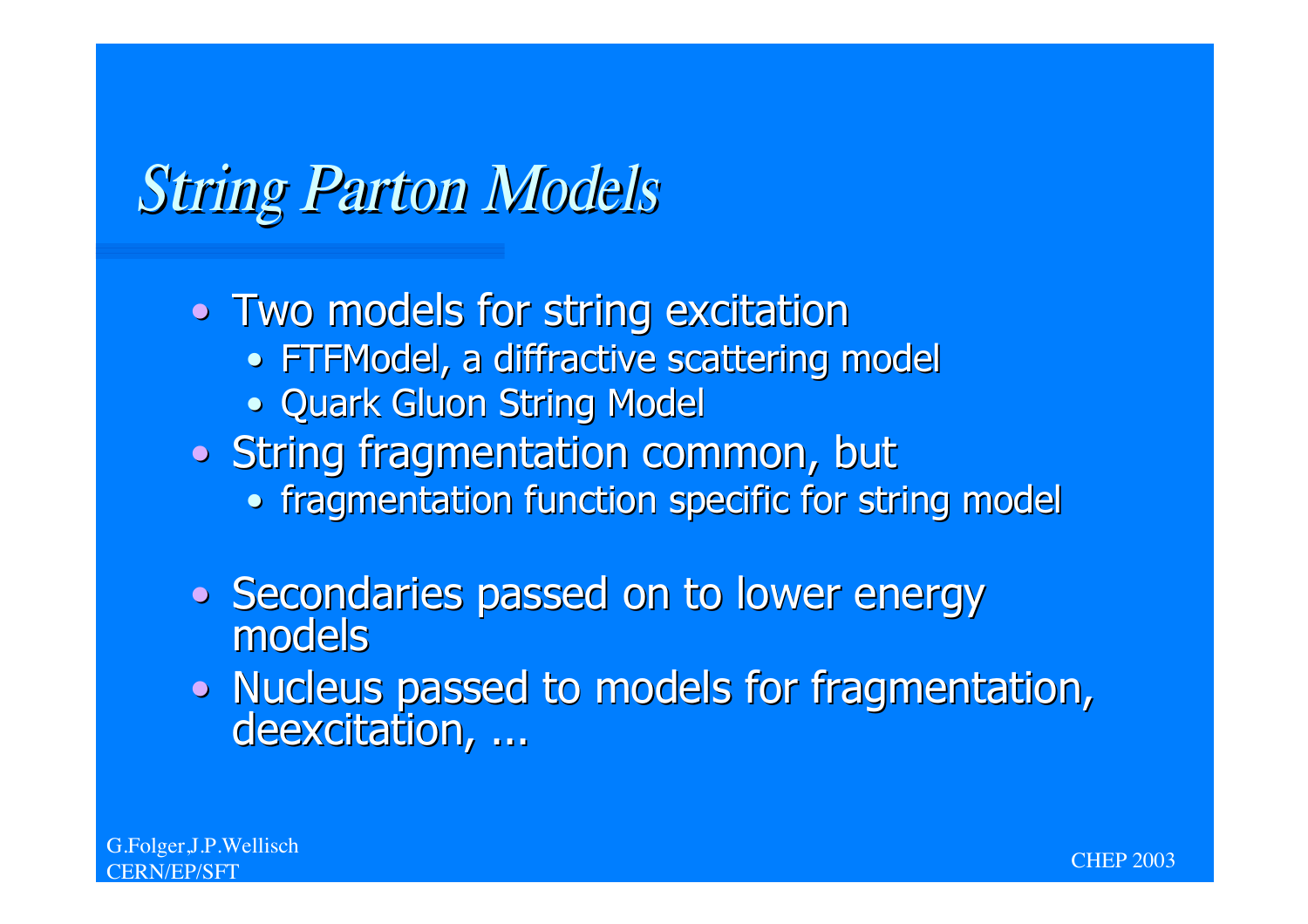## **Applicability of models**

#### · *QGS* Model

- Incident energies above 5-20 GeV up to 50 **TeV**
- · Incident particles: pion, Kaon, proton, neutron, and gamma
- FTF Model
	- Energies as above
	- Incident particles: all (longlived) hadrons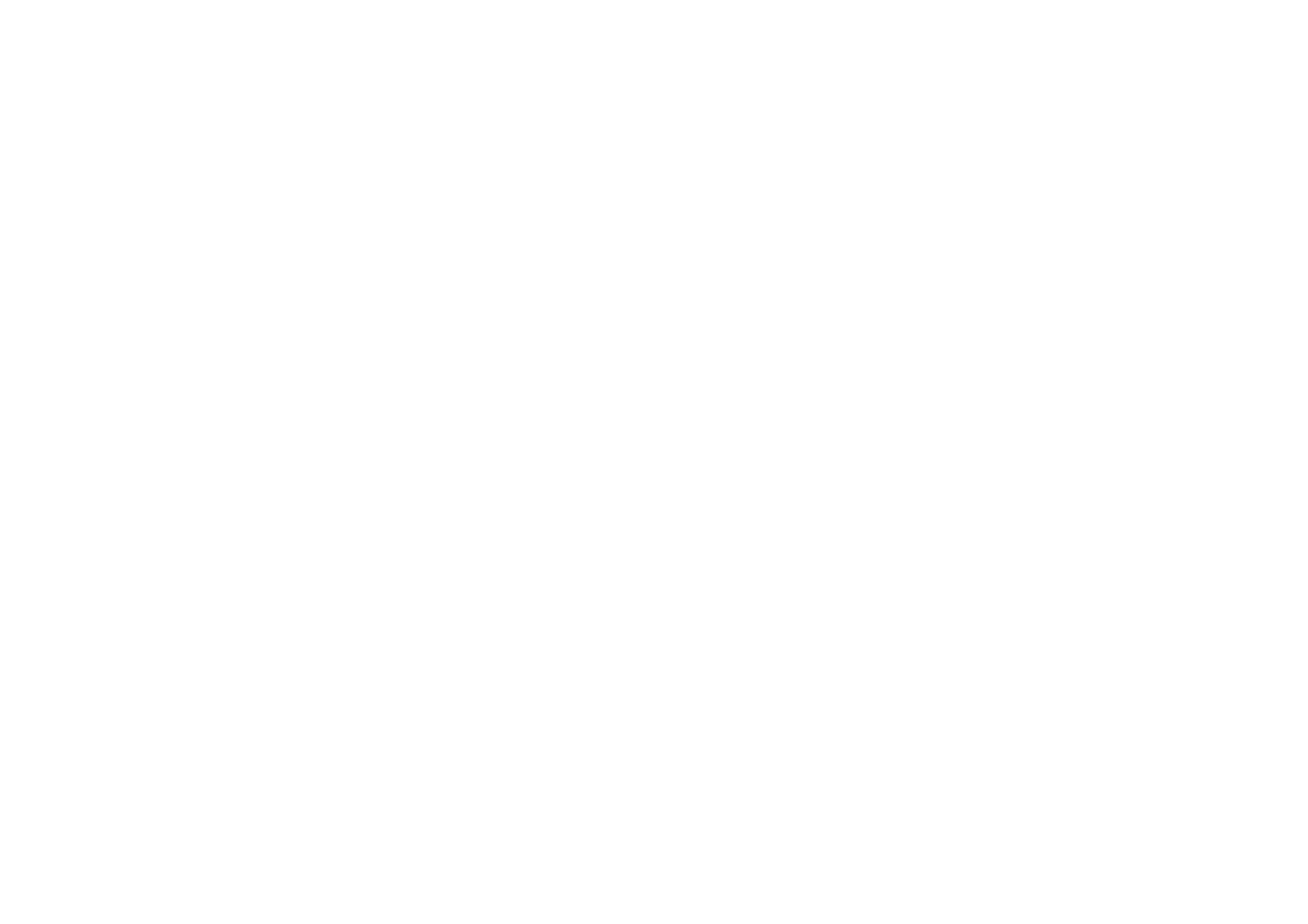## Quark gluo<sup>n</sup> <sup>s</sup>tring <sup>m</sup>odel (QGSM)

#### . The algorithm

- A 3-dimensional nuclear model is built up
- It is collapsed into 2 dimensions
- . The impact parameter is calculated
- . Hadron-nucleon collision probabilities calculation based on eiconal model, using Gaussian density distributions for hadrons and nucleons.
- Sampling of the number of pomerons exchanged in each collision
- . Unitarity cut, string formation and decay.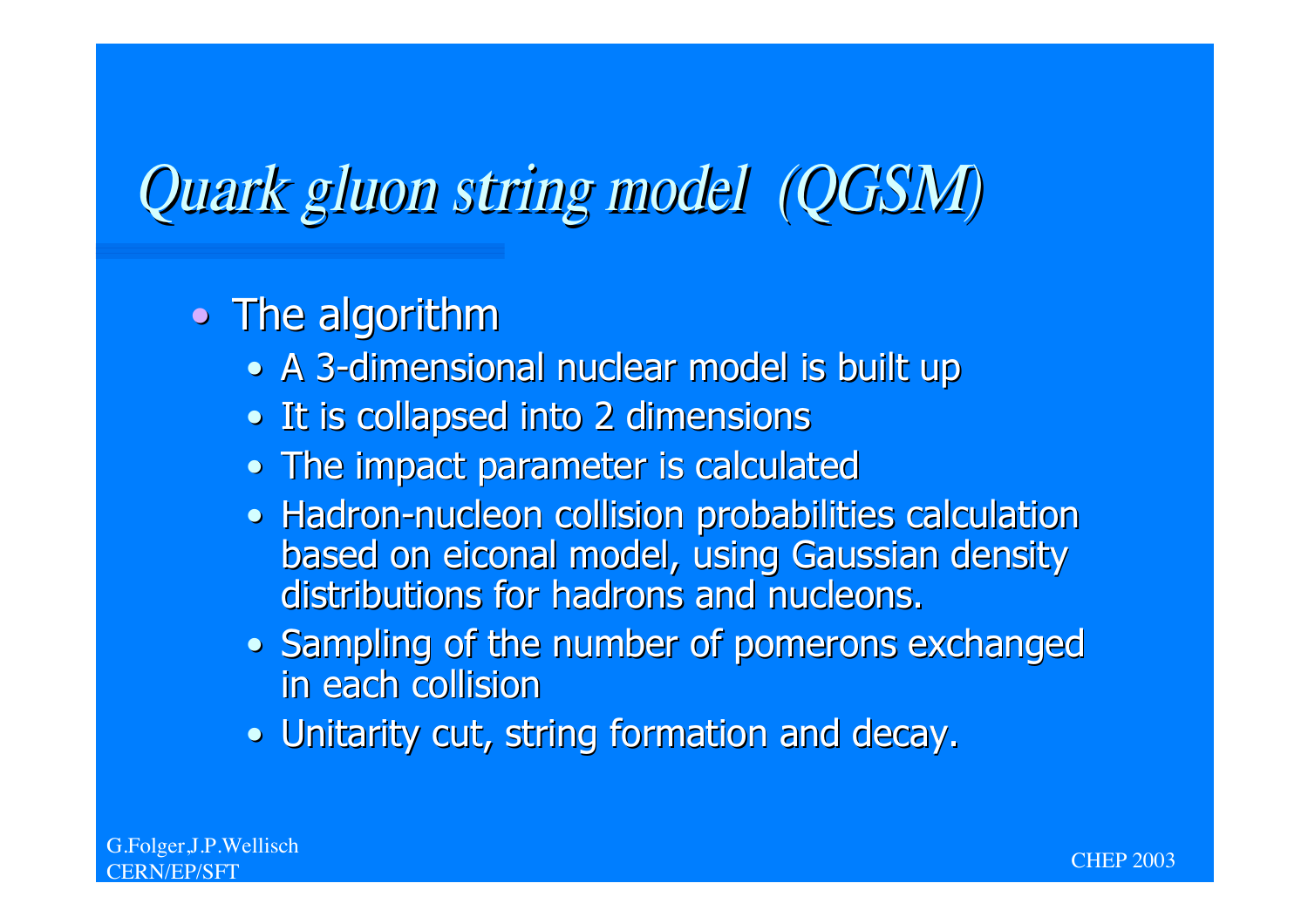#### The nuclear model (shared)

. The nuclear density distributions used are the Saxon-Woods form for high A (Grypeos 1991)

$$
\rho(r_i) = \frac{\rho_0}{1 + \exp[(r_i - R)/a]}
$$

• And the harmonic oscillator form for light nuclei (A<17, Elton 1961)

$$
\rho(r_i) = (\pi R^2)^{-3/2} \exp(-r_i^2 / R^2)
$$

. The nucleon momenta are randomly chosen between zero and the fermi momentum

G.Folger, J.P.Wellisch

CHEP 2003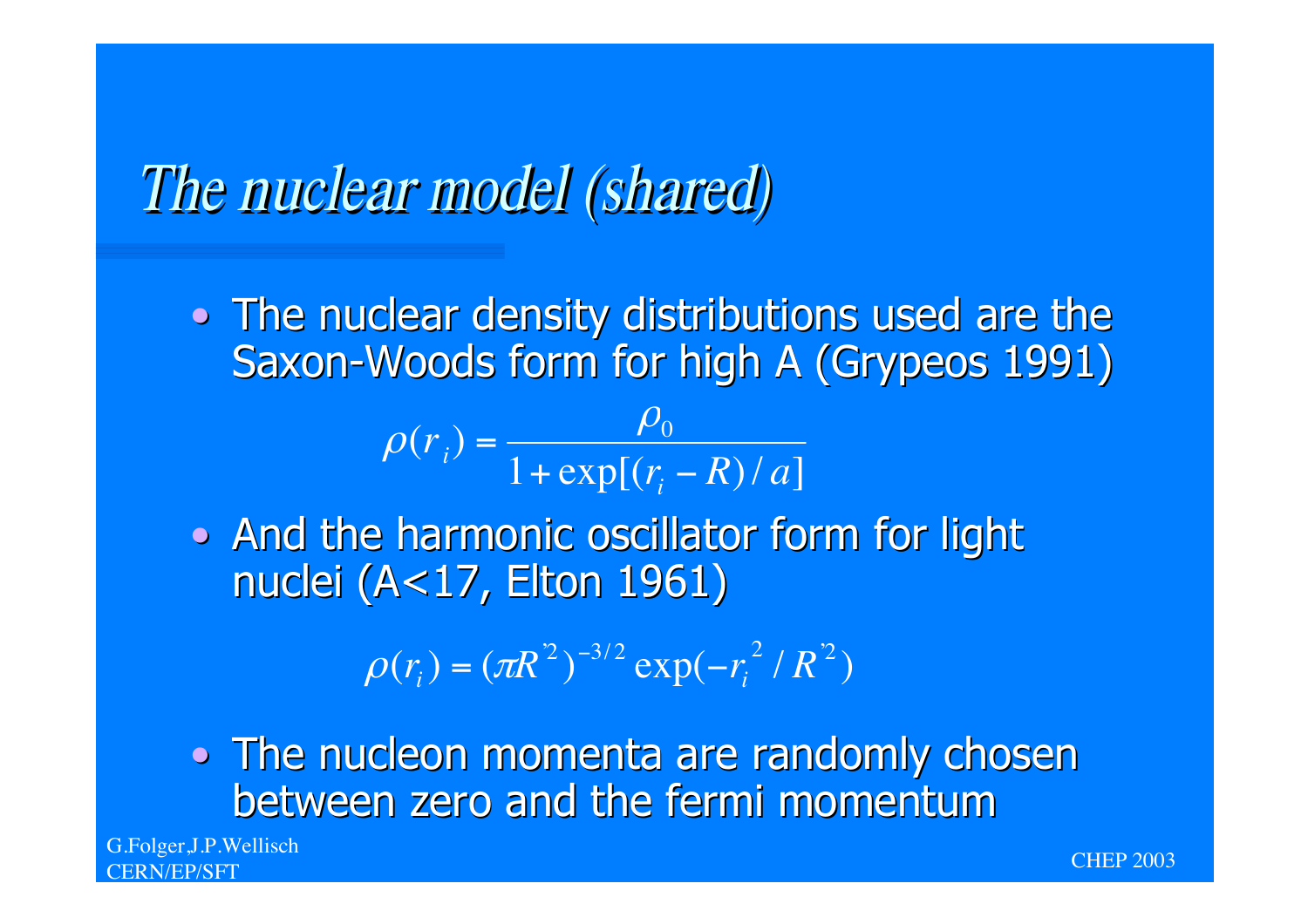#### The nuclear model, cont.

- The sampling is done in a correlated manner
	- . such the local phase-space densities stay within what is allowed by Pauli's principle, and
	- . such that the sum of all nucleon momenta equals zero.

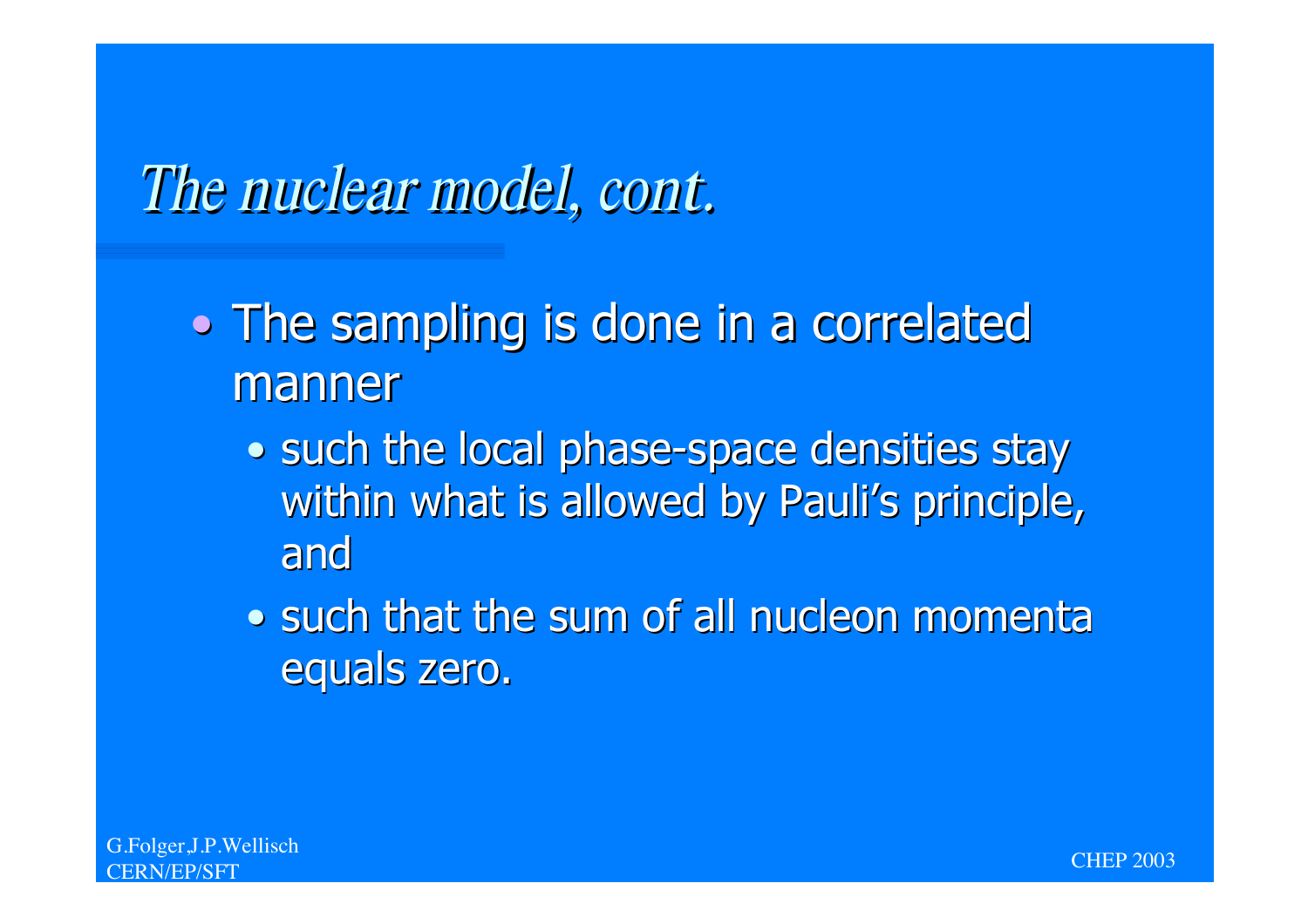### **Collision criterion**

. In the Regee Gribov approach, the collision probability can be written as  $p_{ij}(\delta b_{ij}, s) = 1/c(1 - \exp[-2u(\delta b_{ij}, s)]) = \sum_{i=1}^{n} p_{ij}^{(n)}(\delta b_{ij}, s)$ • where  $p_{ij}^{(n)}(\delta b_{ij}, s) = 1/c \exp[-2u(\delta b_{ij}^2, s)] \frac{[2u(\delta b_{ij}^2, s)]^n}{n!}$ · And  $u(\delta b_{ij}^2, s) = \frac{\bar{z}(s)}{2} \exp(\delta b_{ij}^2 / 4\lambda(s))$ 

· (Capella 1978)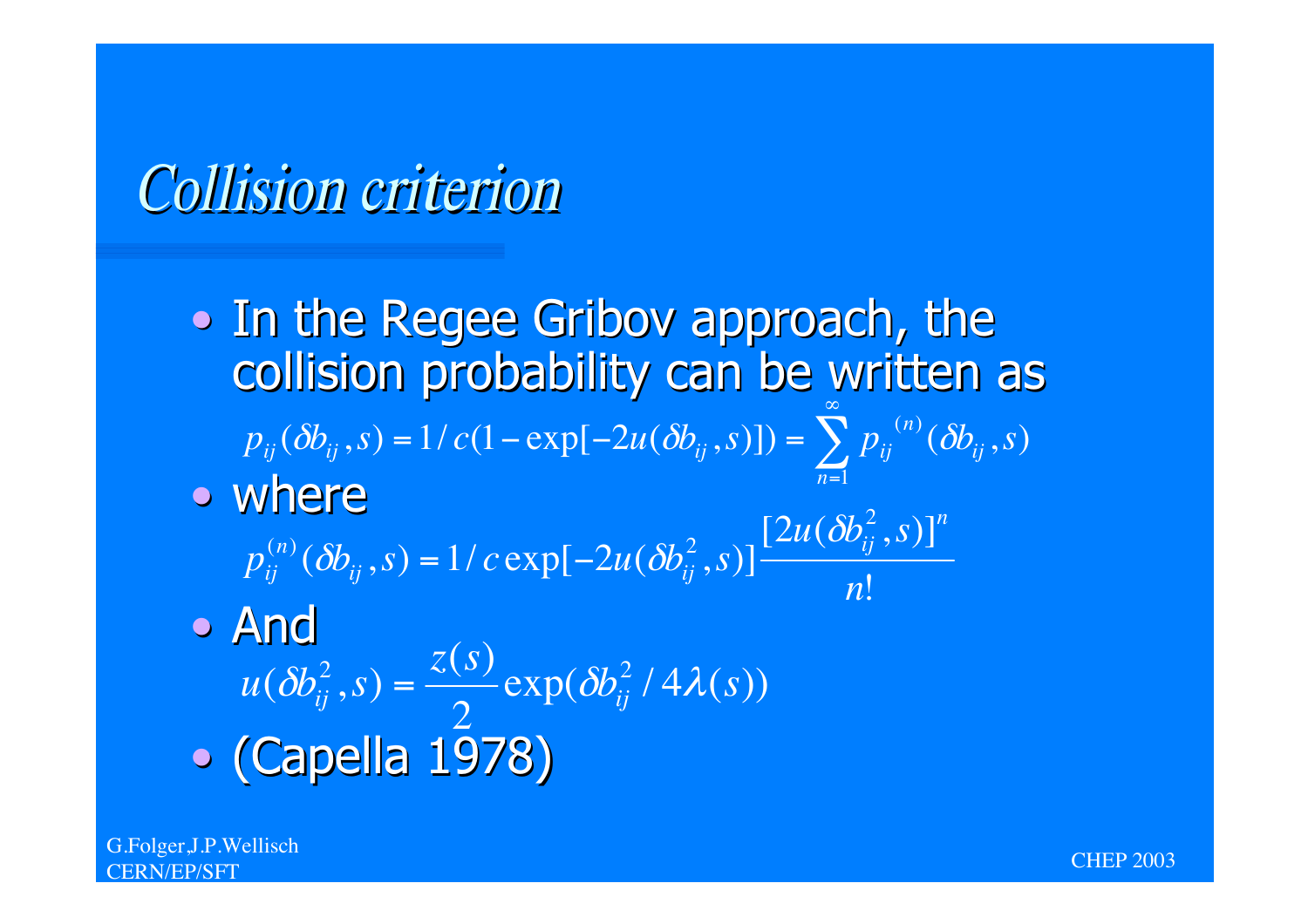#### **Diffraction**

· Diffraction is split off using the shower enhancement factor c (Baker 1976).

$$
p_{ij}^{diff}(\delta b_{ij}, s) = \frac{1-c}{c} (p_{ij}^{tot}(\delta b_{ij}, s) - p_{ij}(\delta b_{ij}, s))
$$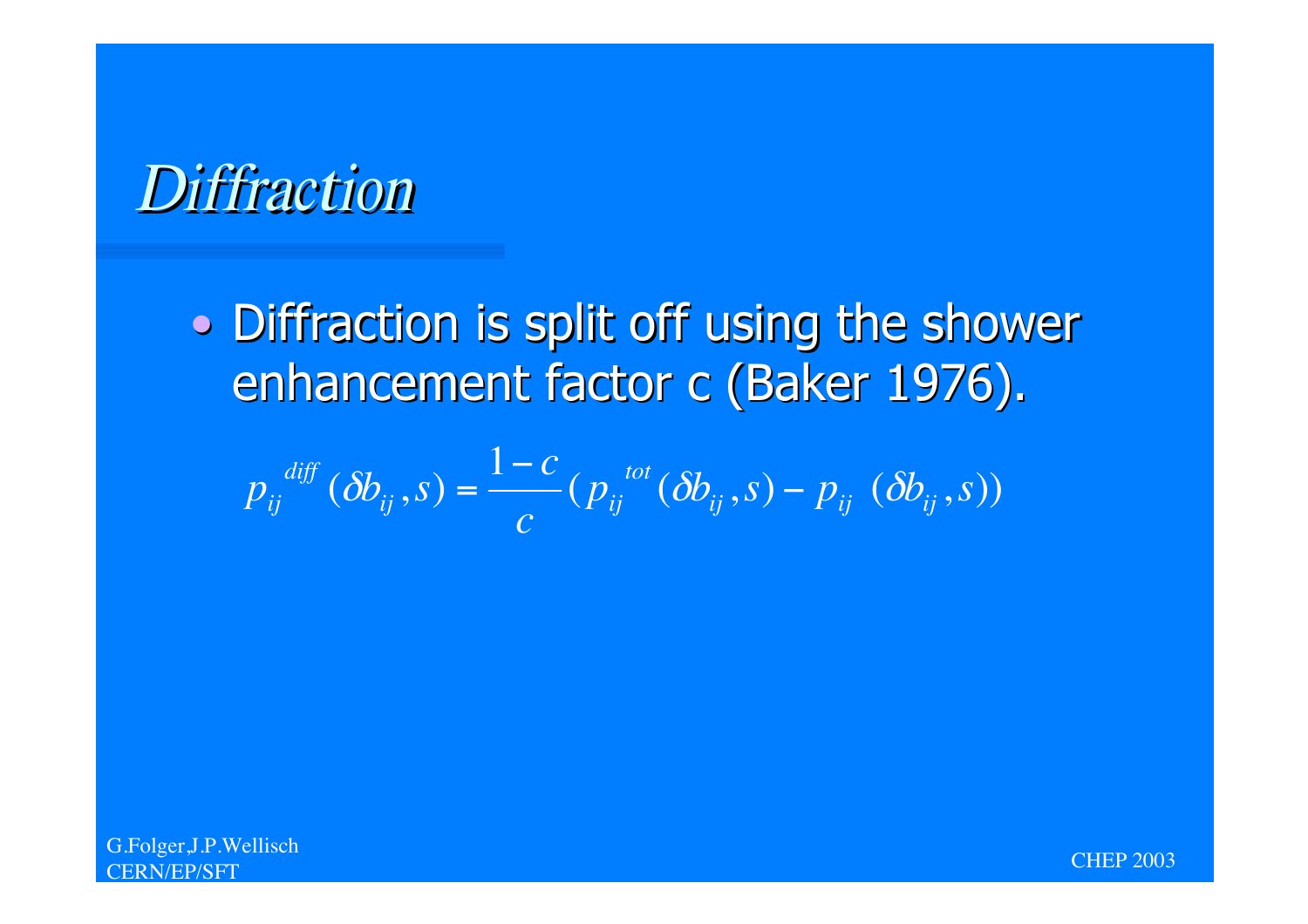## **String formation**

• String formation is done via the partons exchange (Capella 94, Kaidalov 82) mechanism, sampling the parton densities, and ordering pairs of partons into color coupled entities.

$$
f^{h}(x_1, x_2, \ldots, x_{2n-1}, x_{2n}) = f_0 \prod_{i=1}^{2n} u_{p_i}^{h}(x_i) \delta(1 - \sum_{i=1}^{2n} x_i)
$$

G.Folger, J.P.Wellisch

CHEP 2003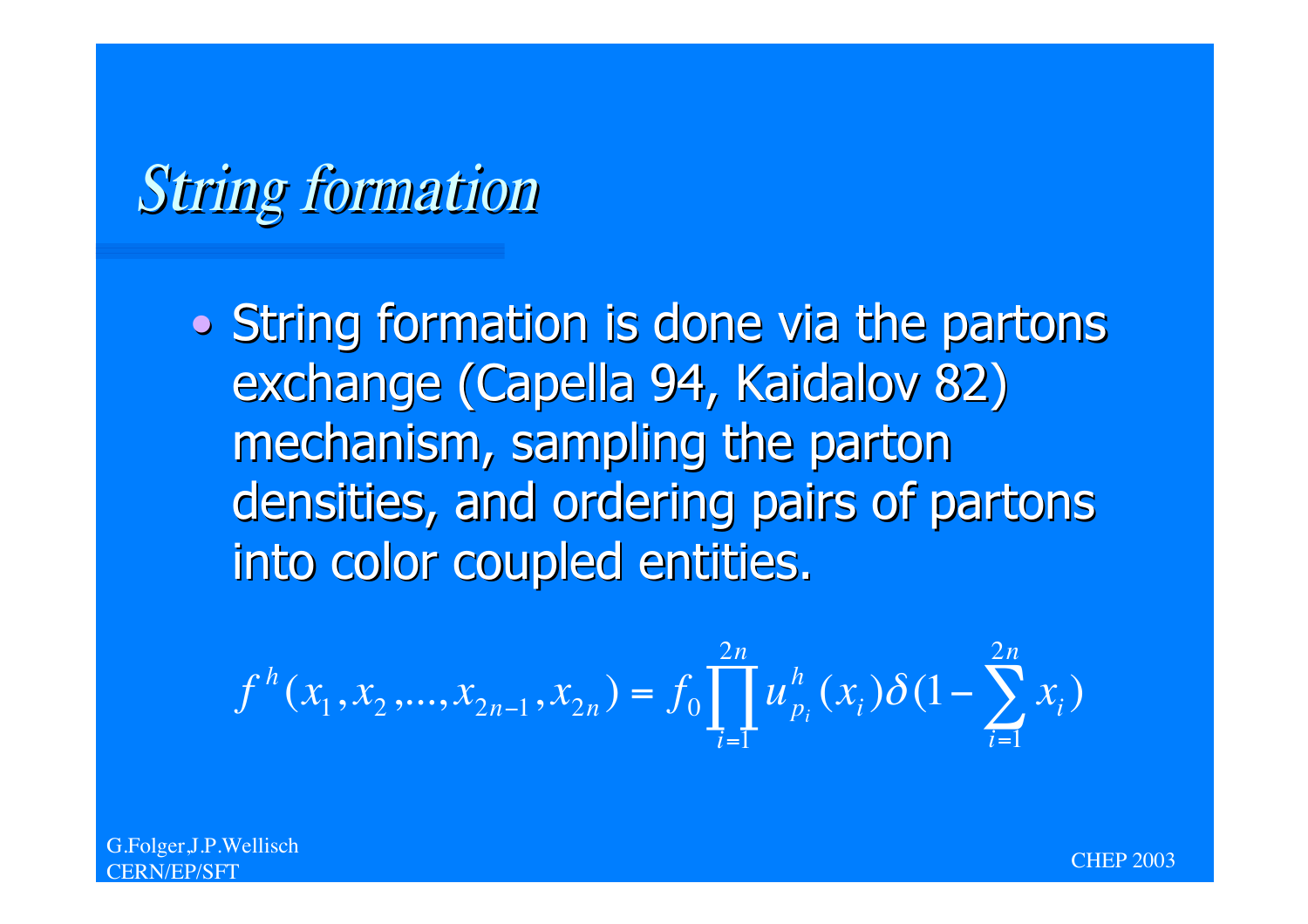# $QGS$  model for  $\pi$ , N, and K induced <sup>r</sup>eaction<sup>s</sup>

• Pomeron trajectory and vertex parameters found in a global fit to elastic, total and diffractive (6% assumed) cross-sections for nucleon, kaon and pion scattering off nucleons.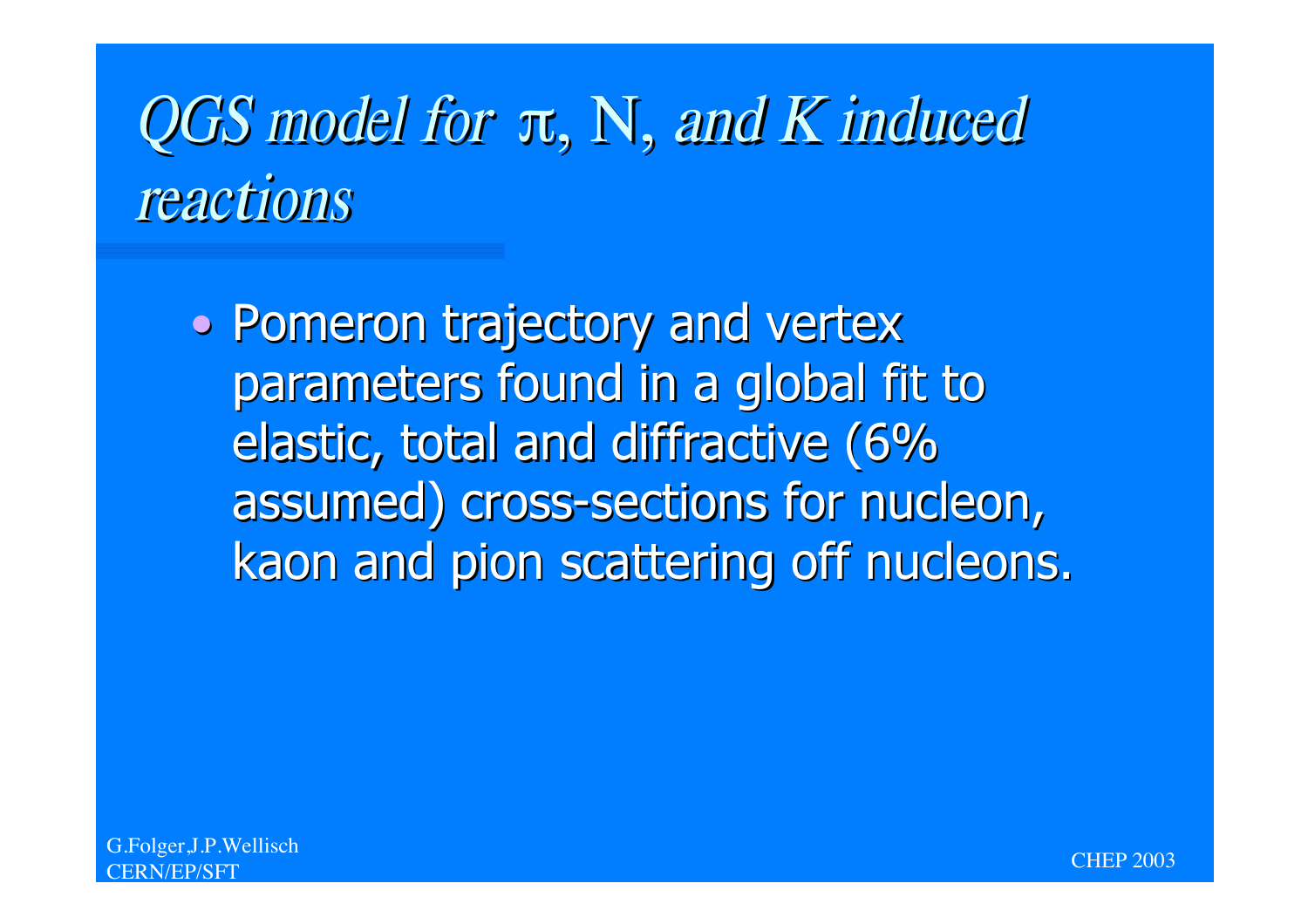#### QGS Model fo<sup>r</sup> <sup>e</sup>lectr<sup>o</sup> nuclea<sup>r</sup> <sup>r</sup>eaction<sup>s</sup>

. Cross section see previous talk. . Small cross section, gamma interacts with one (random) nucleon • Using vector dominance model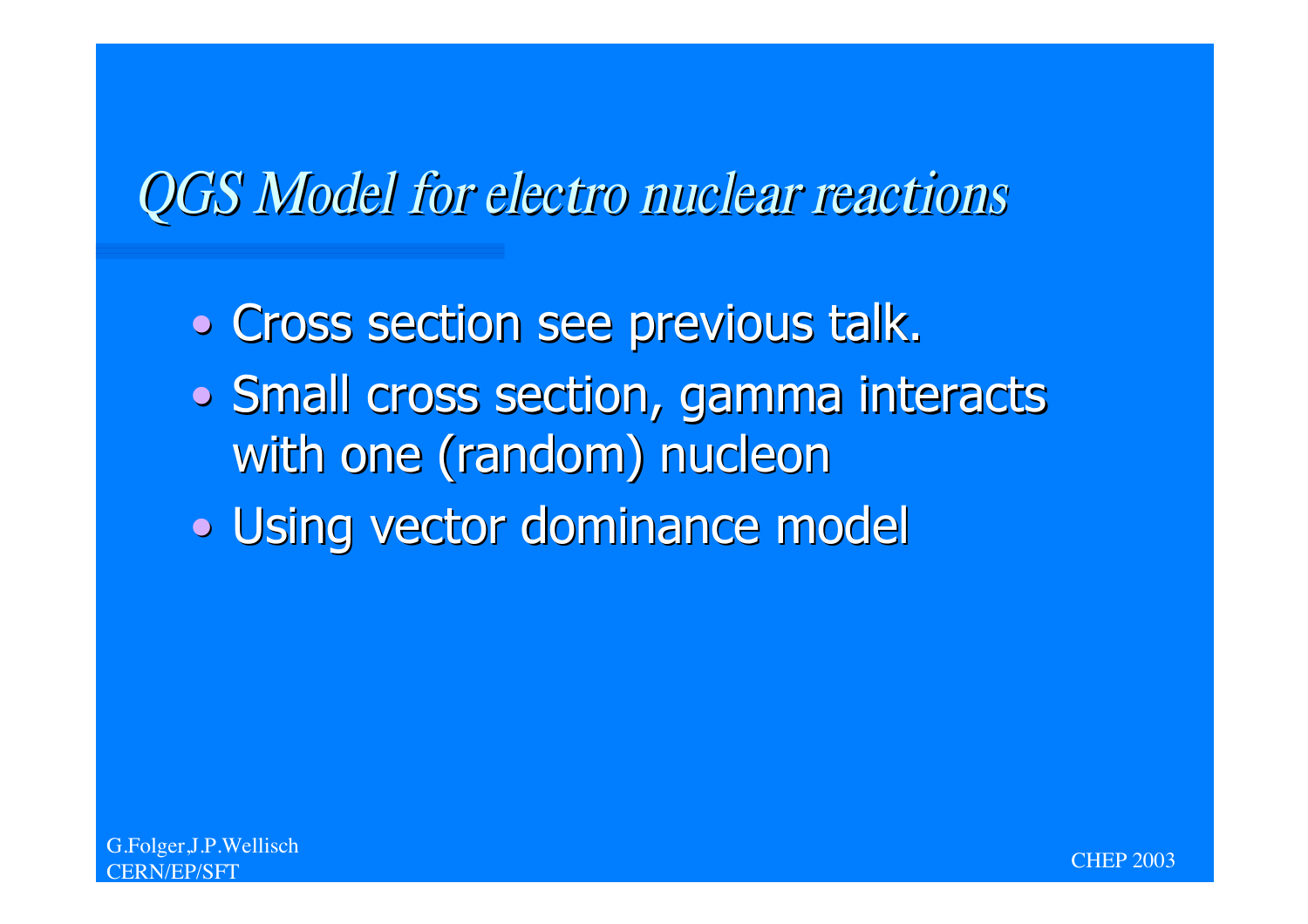### **FTF** model

#### • The algorithm

- Build 3-dimensional nucleus
- · Calculate impact parameters with all nucleons
- Hadron-nucleon collision probabilities  $\bullet$ 
	- · using inelastic cross section from eiconal model
- · Collision between partons modeled as momentum exchange
- Momentum exchange q excites hadron and nucleon
- Condition on exited masses  $m^2 > m_{Hadron}^2 + q^2$
- Strings formed from exited particles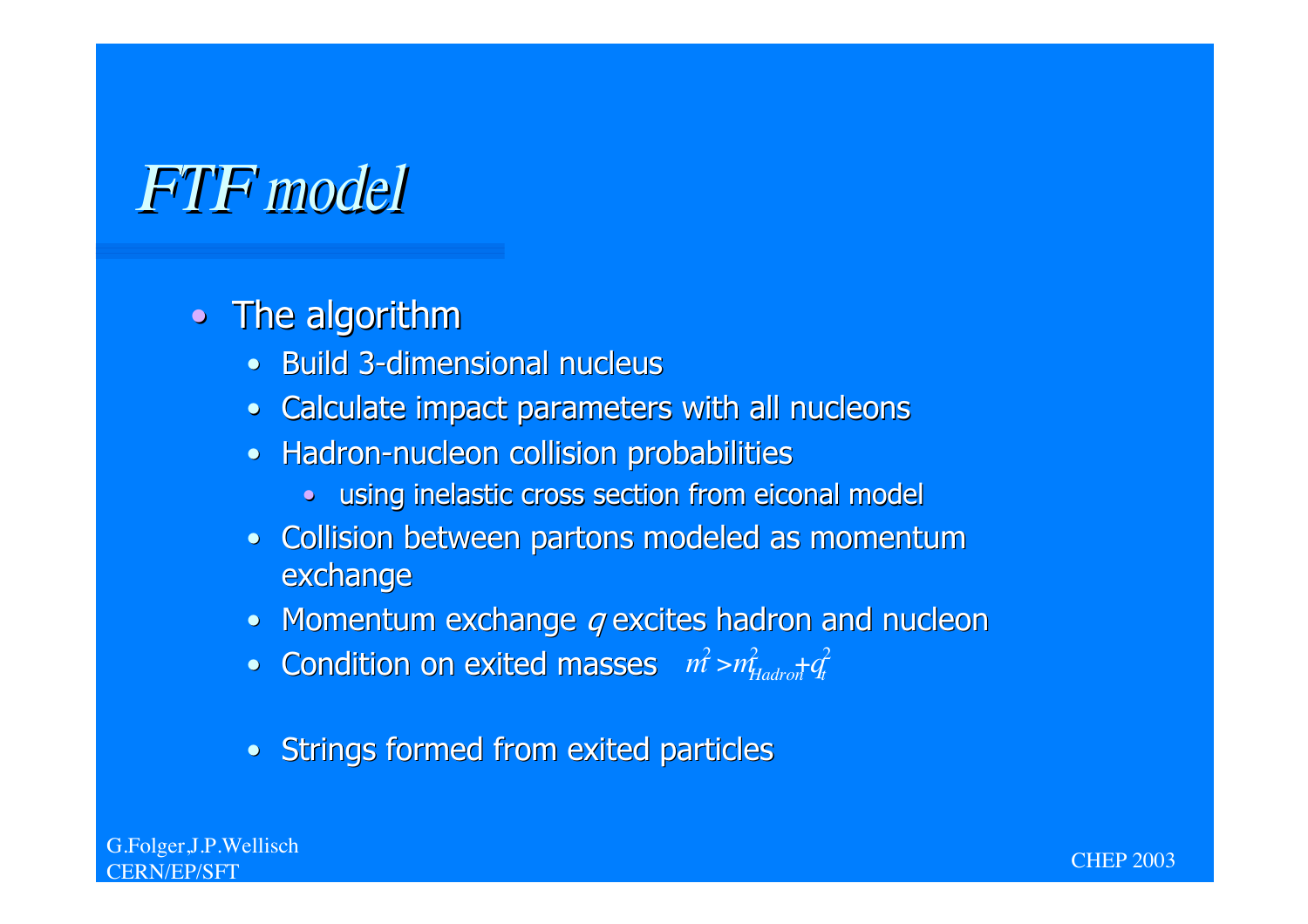# **Longitudinal String Fragmentation**

#### • Algorithm

- · String between constituents
- Break string by inserting q-qbar pair

 $\bullet u : d : s : qq = 1 : 1 : 0.27 : 0.1$ 

- Break string at pair  $\rightarrow$  new string + hadron
- $\bullet$  Gaussian  $P_t$ ,  $\langle P_t^2 \rangle = 0.5$  GeV
- . Split longitudinal momentum using Lund or "OGSM" fragmentation functions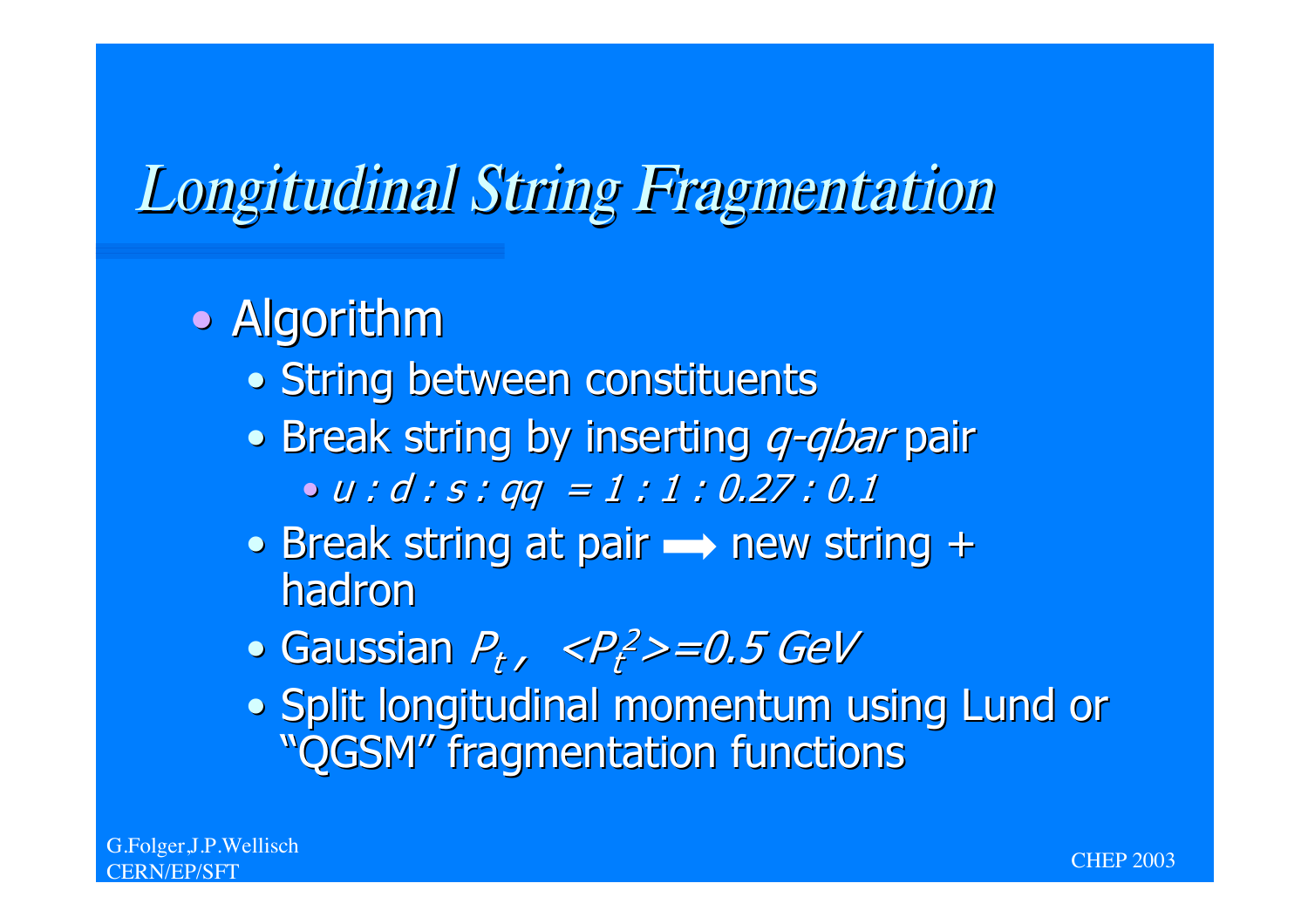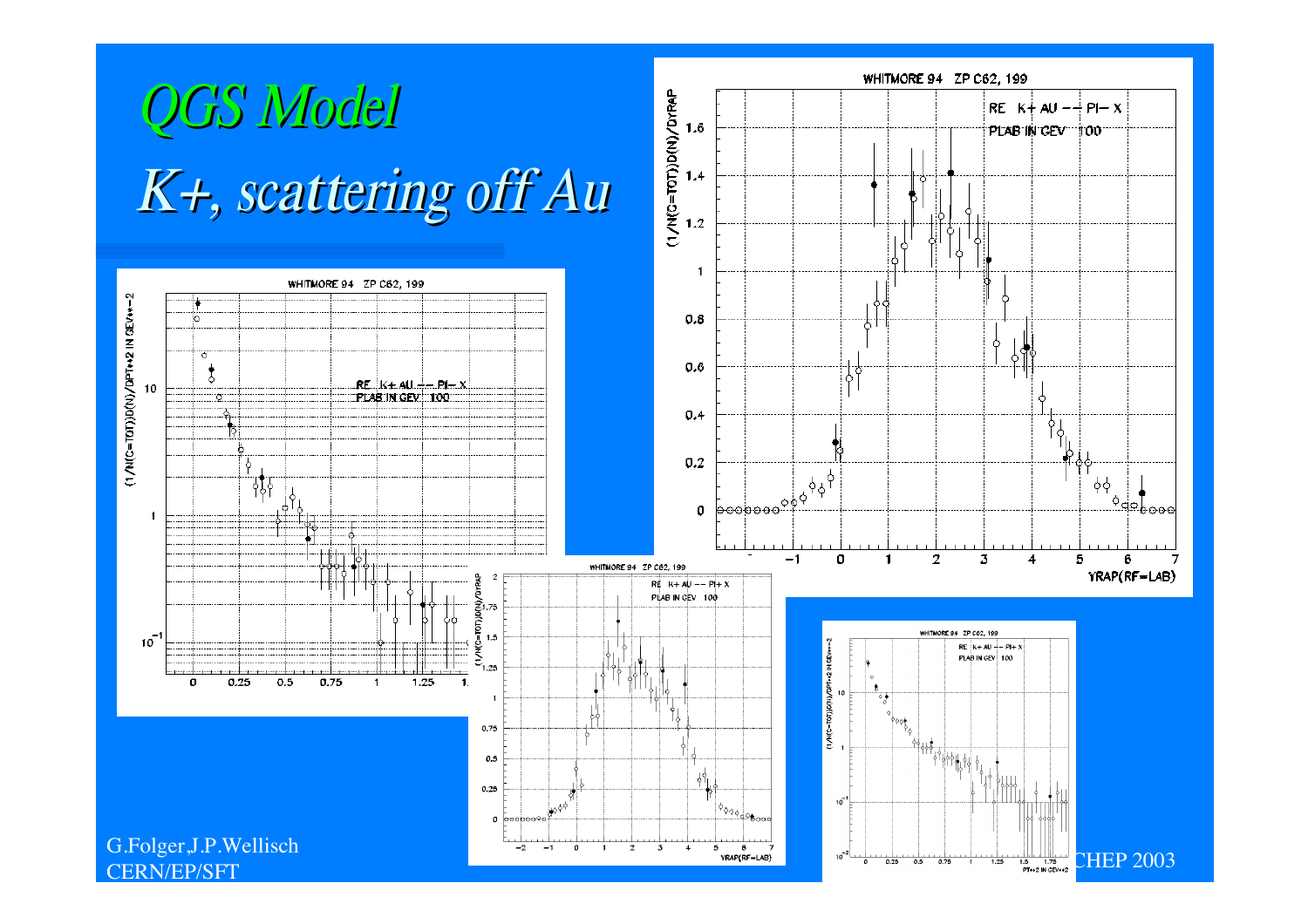## Pio<sup>n</sup> <sup>a</sup>nd proto<sup>n</sup> <sup>s</sup>cattering QGS Model



G.Folger,J.P.Wellisch CERN/EP/SFT CHEP 2003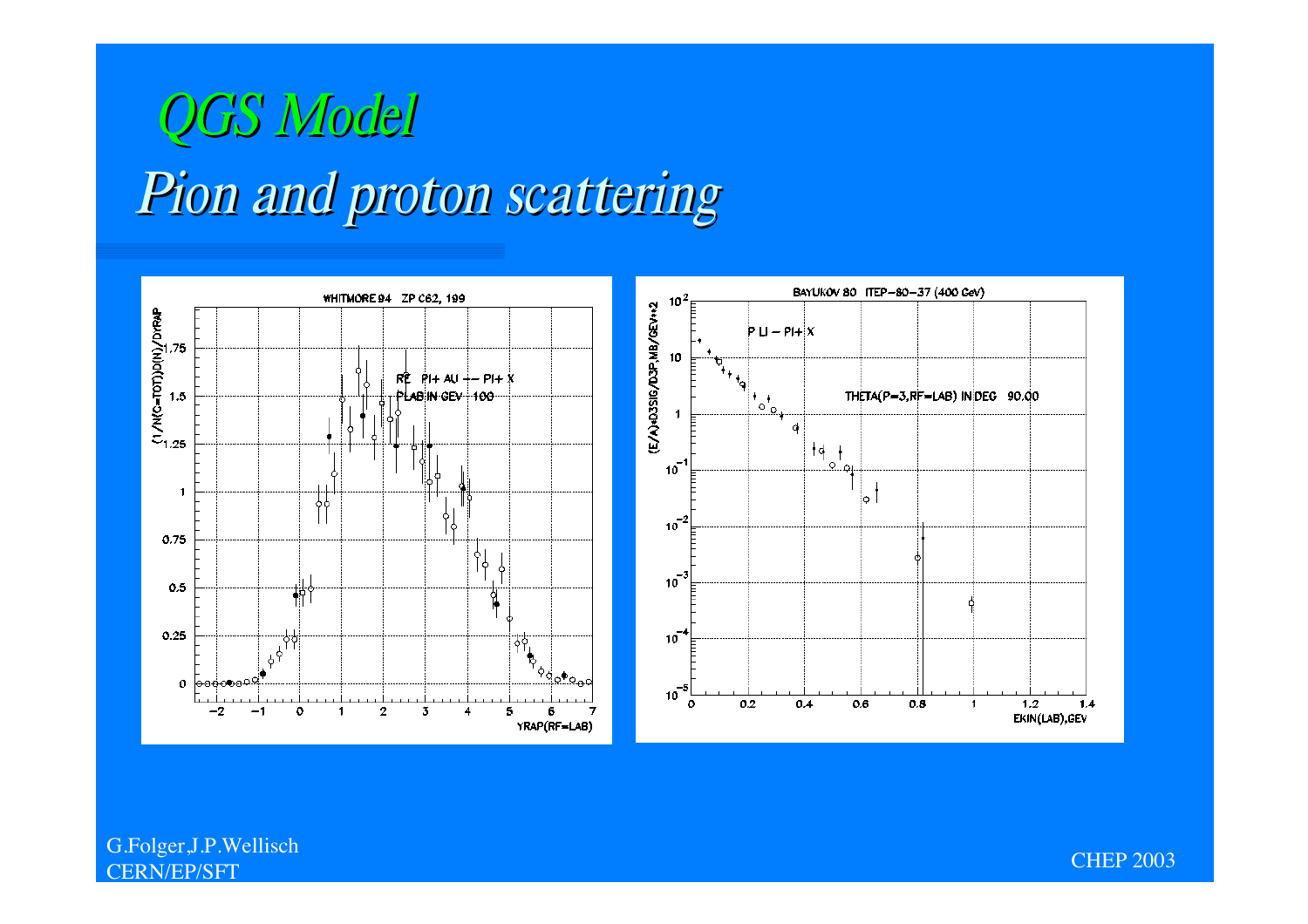#### FTF Model

 $p H \rightarrow X$ 200 GeV/c



G.Folger,J.P.Wellisch